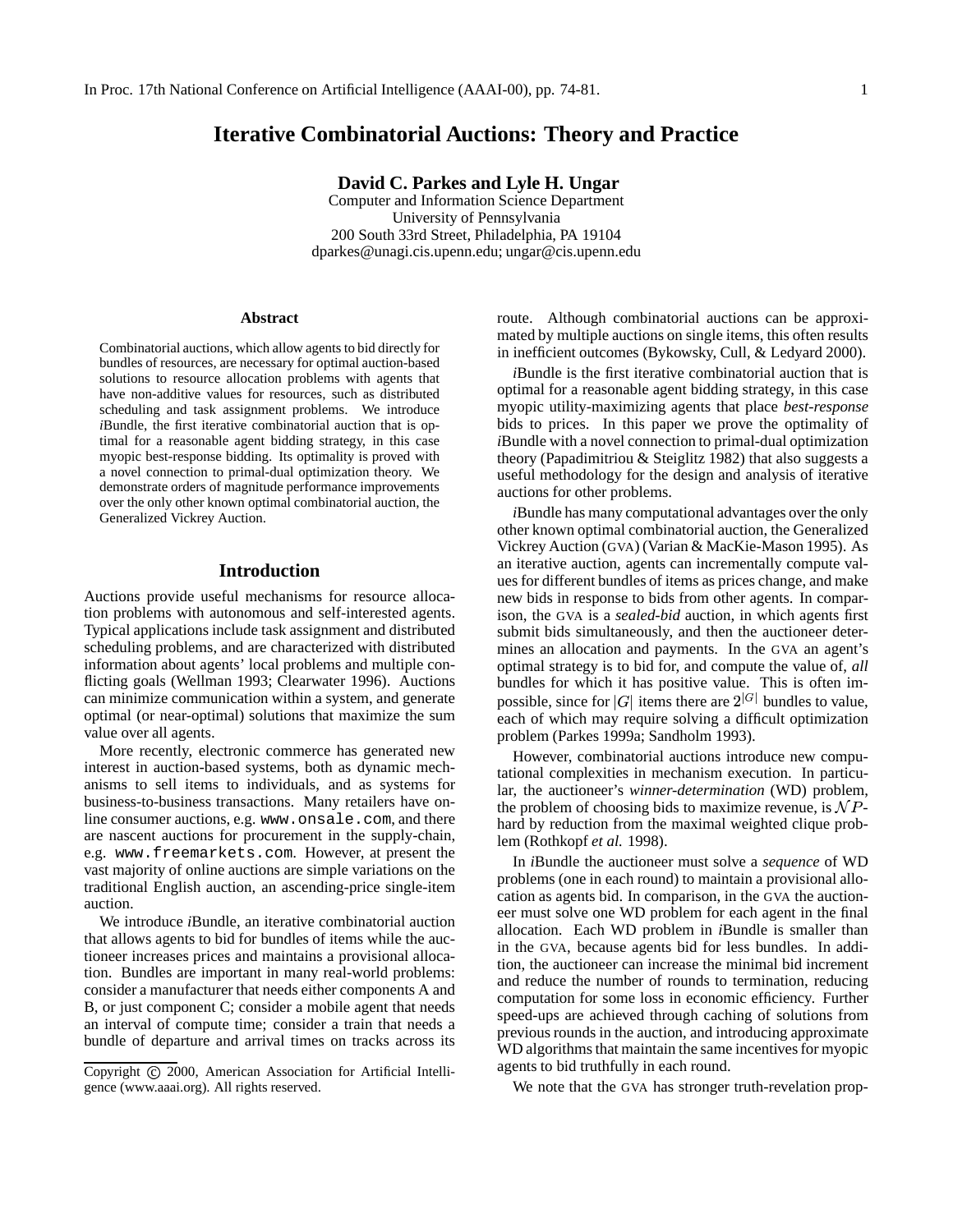erties than *i*Bundle. Truthful bidding is optimal in the GVA whatever the bids of other agents. In comparison, rational agents with lookahead could manipulate the outcome of *i*Bundle to their advantage, and lead to suboptimal allocations. However, there is some evidence that myopic bidding may be a reasonable assumption in practice, perhaps because of the computational complexity of strategic behavior. For example, in the FCC broadband spectrum auction, conducted as a set of simultaneous ascending-price auctions on spectrum licenses, bids were rarely above minimum ask prices and jump bids were the exception (Cramton 1997).

In Parkes & Ungar (2000) we present a simple extension to *i*Bundle that makes it robust to strategic manipulation in several interesting problems; we adjust the final prices in *i*Bundle towards Vickrey prices.

# **The Ascending-Price Bundle Auction**

*i*Bundle is an ascending-price auction that allows agents to bid on arbitrary combinations of items during the auction. The auctioneer increases prices on bundles as bids are received and maintains a set of winning bids that maximize revenue.

Let  $G$  denote the set of items to be auctioned,  $I$  denote the set of agents, and  $S \subseteq G$  denote a bundle of items. The auction proceeds in rounds, indexed  $t > 1$ . We describe the types of bids that agents can place, and the allocations and price updates computed by the auctioneer.<sup>1</sup>

**Bids.** Agents can place exclusive-or bids for bundles, e.g.  $S_1$  XOR  $S_2$ , to indicate than an agent wants either all items in  $S_1$  or all items in  $S_2$  but not both  $S_1$  and  $S_2$ .<sup>2</sup>

Agent *i* associates a *bid price*  $p_{\text{bid.}i}^t(S)$  with a bid for bundle  $S$  in round  $t$ , non-negative by definition. The price must either be within  $\epsilon$  of, or greater than, the *ask price* announced by the auctioneer (see below). Parameter  $\epsilon > 0$  defines the *minimal bid increment*, the minimal price increase in the auction. Agents must repeat bids for bundles in the current allocation, but can bid at the same price if the ask price has increased since the previous round.<sup>3</sup>

**Winner-determination.** The auctioneer solves a winnerdetermination problem in each round, computing an allocation of bundles to agents that maximizes revenue. The auctioneer must respect agents' XOR bid constraints, and cannot allocate any item to more than one agent. The provisional allocation becomes the final allocation when the auction terminates.

**Approximate Winner-determination.** The auctioneer can also use an approximate algorithm for winnerdetermination, and still maintain the same incentives for myopic agents to follow the same bidding strategy. To achieve this an approximate algorithm must have the *bidmonotonicity* property:

**Definition 1.** *Bid monotonicity. An algorithm for winnerdetermination satisfies bid monotonicity if whenever an agent i is allocated a bundle with bids*  $B_i$ *, it is also allocated a bundle with bids*  $B_i \cup B$  *that include a bid for an additional bundle* <sup>2</sup>*.*

It is straightforward to prove that *optimal* winnerdetermination algorithms are bid-monotonic.

**Prices.** The price-update rule generalizes the rule in the English auction, which is an ascending-price auction for a single item. In the English auction the price is increased whenever two or more agents bid for the item at the current price. In *i*Bundle the price on a bundle is increased when one or more agents that do not receive a bundle in the current allocation bid at (or above) the current ask price for a bundle. The price is increased to  $\epsilon$  (the minimal bid increment) above the greatest failed bid price. The initial ask prices are zero.

The auctioneer announces a new ask price,  $p_{ask}^t(S)$  in round  $t$ , for all bundles  $S$  that increase in price. Other bundles are implicitly priced at least as high as the greatest price of any bundle they contain, i.e.  $p_{ask}(S') > p_{ask}(S)$ for  $S' \supseteq S$ . These ask prices are anonymous, the same for all agents.

**Price discrimination.** In some problems the auctioneer introduces price discrimination based on agents' bids, with different ask prices to different agents, when this is necessary to achieve an optimal allocation. A simple rule dynamically introduces price discrimination on an agent-by-agent basis, when an agent submits bids that are **not** *safe*:

**Definition 2.** *Safe bids. An agent's bids are safe if the agent is allocated a bundle in the current allocation, or it does not bid at or above the ask price for any pair of compatible bundles*  $S_1$ ,  $S_2$ , *such that*  $S_1 \cap S_2 = \emptyset$ .

Suppose agent  $i$  bids unsuccessfully for compatible bundles  $S_1$  and  $S_2$  in round t. It is still possible that bids for bundles  $S_1$  and  $S_2$  from two different agents can be successful at the prices. Remember that the XOR bid constraint prevents the auctioneer accepting both bids from agent  $i$ .

When an agent's bids are not safe the agent receives *individual ask prices,*  $p_{ask,i}(S)$ , in future rounds. Individual prices are initialized to the current general prices,  $p_{{\rm ask},i}^t(\bar{S}) = p_{{\rm ask}}^t(S)$ , and increased to  $\epsilon$  above the agent's bids in future rounds that the agent receives no bundle in the provisional allocation.

**Termination.** The auction terminates when: [T1] all agents submit the same bids in two consecutive rounds, or [T2] all agents that bid receive a bundle.

### **A Myopic Best-Response Bidding Strategy**

*i*Bundle computes an optimal allocation with *myopically ra-*

<sup>&</sup>lt;sup>1</sup>The *i*Bundle auction has three variations, that differ in their price update rules (Parkes 1999b). In this paper, we use *i*Bundle both to refer to the family of auctions in general, and also to variation *i*Bundle(*d*), which we describe in detail.

<sup>&</sup>lt;sup>2</sup>Exclusive-or bids provide complete expressibility, but are not necessarily computationally efficient for all problems. We can derive price-update rules for other bid languages (Parkes 1999b).

<sup>&</sup>lt;sup>3</sup>An agent can also bid  $\epsilon$  below the ask price for any bundle in any round— but then it cannot bid a higher price for that bundle in the future. This allows an agent to bid for a bundle priced slightly above its value.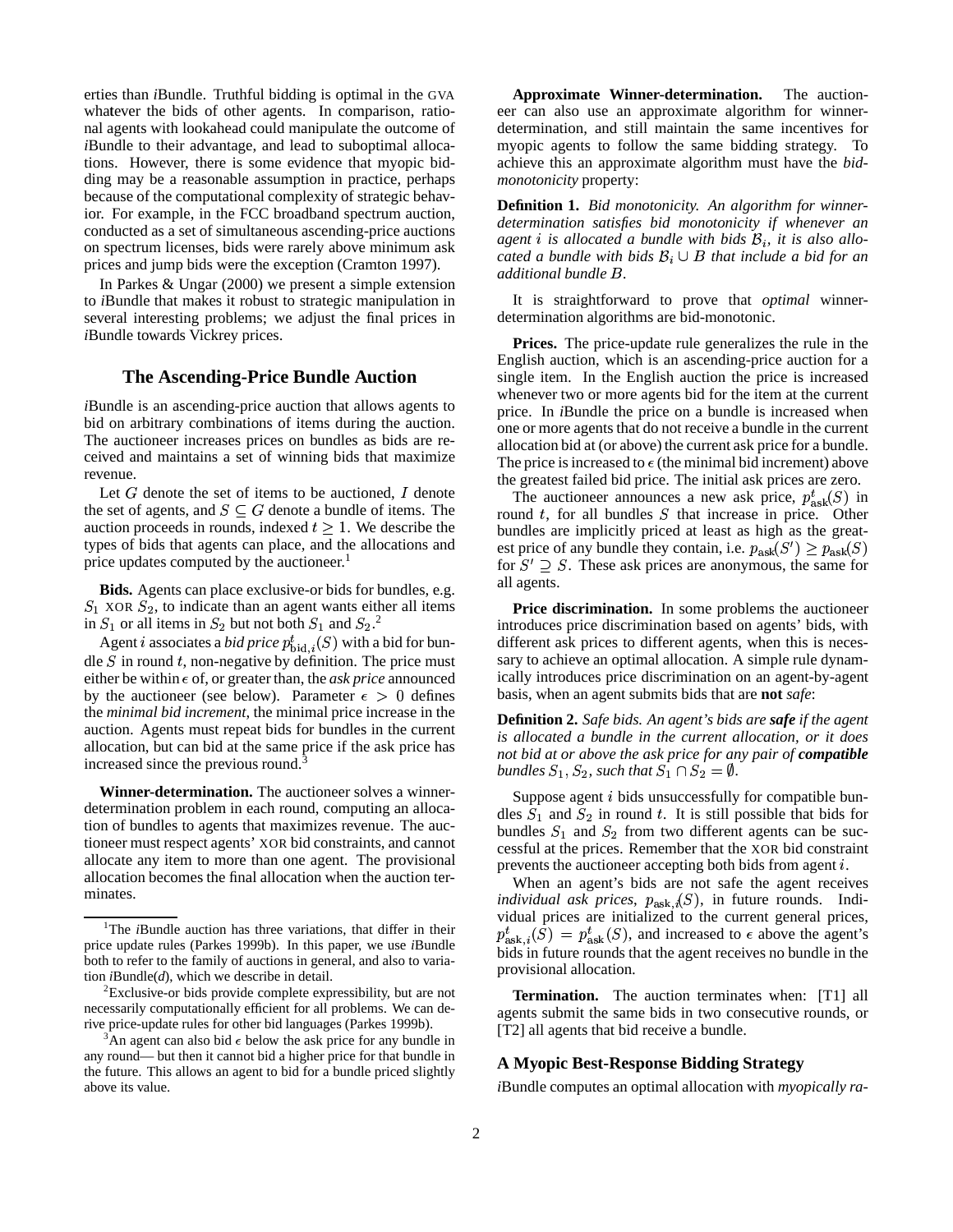*tional* agents that play a best (utility-maximizing) response to the current ask prices and allocation in the auction. The agents are myopic in the sense that they only consider the current round of the auction.

Let  $v_i(S)$  denote agent i's value for bundle S, and assume  $v_i(\emptyset) = 0$  and *free disposal* of items, so that  $v_i(S') > v_i(S)$ for all  $S' \supset S$ . Consider a *risk-neutral* agent, with a quasilinear utility function  $u_i(S) = v_i(S) - p(S)$  for bundle S at price  $p(S)$ . Further, assume that agents are indifferent to within a utility of  $\pm \epsilon$ , the minimal bid increment. This is reasonable as  $\epsilon \to 0$ .

By definition, a myopic agent bids to maximize utility at the current ask prices (taking an  $\epsilon$  discount when repeating a bid for a bundle in the provisional allocation or bidding for a bundle priced just above its value). The myopic bestresponse strategy is to submit an XOR bid for all bundles S that maximize (to within  $\epsilon$ ) utility  $u_i(S)$  at the current prices. This maximizes the probability of a successful bid for bid-monotonic WD algorithms.

# **Theoretical Results**

We are now ready to introduce our main theoretical results. Recall that  $|G|$  is the number of items,  $|I|$  is the number of agents, and  $\epsilon$  is the minimal bid increment.

**Theorem 1.** i*Bundle terminates with an allocation that is within*  $3 \min\{|G|, |I|\} \in \text{of the optimal solution, for myopic}$ *best-response agent bidding strategies.*

The auction is *optimal* as the bid increment approaches zero because the error-term goes to zero.

However, *i*Bundle requires price discrimination, and this can be hard to enforce. For example, the auctioneer must prevent agents entering the auction under multiple pseudonyms, and also prevent the transfer of items in an after-market. In a simpler variation,*i*Bundle(*2*), the auctioneer never tests for bid-safety and never price discriminates between agents (Parkes 1999b).<sup>4</sup> From Theorem 1, this variation is optimal at least when bids are **safe** (this condition is sufficient but not necessary):

**Theorem 2.** i*Bundle(2) terminates with an allocation that is* within  $3 \min\{|G|, |I|\} \in \text{of the optimal solution when bids}$ *are safe, for myopic best-response agent bidding strategies.*

As an example, bids are safe if each agent bids for a set of *conflicting* bundles in every round of the auction. *i*Bundle(*2*) also provably solves the following problems without price discrimination: (1) every agent demands different bundles; (2) agents have additive or superadditive values, i.e.  $v(S \cup$  $S'$  >  $v(S) + v(S')$  for non-conflicting bundles S and S'; (3) the bundles that receive bids throughout the auction are from a single partition of items, e.g. all bids are for pairs of matching shoes, or single items.

In experimental tests *i*Bundle(*2*) performs well in many hard problems, achieving an average of 99% allocative ef-

ficiency<sup>5</sup> (Parkes 1999b) compared to 82% allocative efficiency from non-combinatorial auctions in the same problems. We found that price discrimination only had a noticeable effect on allocative efficiency with very small bid increments, and after many rounds of bidding.

### **Proof of Optimality**

The proof of *i*Bundle's optimality is inspired by a proof due to Bertsekas (1990) for a simpler iterative auction, and makes an interesting connection with *primal-dual* theory of linear programming. It helps to motivate the price-update rules, the *safety condition* for introducing price discrimination, and the conditions for termination.

Primal-dual is an algorithm-design paradigm that is often used to solve combinatorial optimization problems (Papadimitriou & Steiglitz 1982). A problem is first formulated both as a *primal* and a *dual* linear program (see the examples below for *i*Bundle). A primal-dual algorithm searches for feasible primal and dual solutions that satisfy *complementary slackness conditions*, instead of searching for an optimal primal (or dual) solution directly. Complementaryslackness (CS for short) expresses logical relationships between the values of primal and dual solutions that are necessary and sufficient for optimality:

**Complementary-SlacknessTheorem.** *Feasible primal and dual solutions are optimal if and only if they satisfy complementary slackness conditions.*

*i*Bundle implements a primal-dual algorithm for a linearprogram formulation of the combinatorial resource allocation problem. It does this *without* formulating or solving the primal and dual problems explicitly, but based on information in agents' bids. Remember that the auctioneer does not know agents' values for resources.

#### **Proof of** *i***Bundle(***2***)**

We first prove Theorem 2, the optimality of *i*Bundle(*2*) (the variation without price discrimination) in problems for which agents' bids are safe. A proof of Theorem 1, the optimality of *i*Bundle in general problems, follows from a simple transformation between *i*Bundle and *i*Bundle(*2*).

Figure 1 presents a standard integer program formulation of the combinatorial resource allocation problem. The objective is to maximize the total value of the allocation, given value  $v_i(S)$  for bundle S to agent i. Integer variables  $x_i(S) \in \{0, 1\}$  indicate whether or not agent *i* receives bundle  $S$ . Constraints (IP-1) ensure that each agent receives at most a single bundle, constraints (IP-2) ensure that each item is allocated to at most one agent.

Bikchandani & Ostroy (1998) formulate the combinatorial resource allocation problem as a *linear program*, see [LP<sub>2</sub>] in Figure 2. The integer constraints  $x_i(S) \in \{0,1\}$ in [IP] are relaxed to  $x_i(S) \geq 0$ , and new variables  $k \in K$ are introduced which correspond to a partition of items into bundles.  $K$  is the set of all possible partitions. Constraints

<sup>4</sup>Label *2* refers to "second-degree" price discrimination, nonlinear prices in bundles of items but identical prices across agents (Bikchandani & Ostroy 1998).

<sup>5</sup>*Allocative efficiency* is a measure of optimality, computed as the ratio of the total value of the allocation across all agents to the value of the optimal allocation.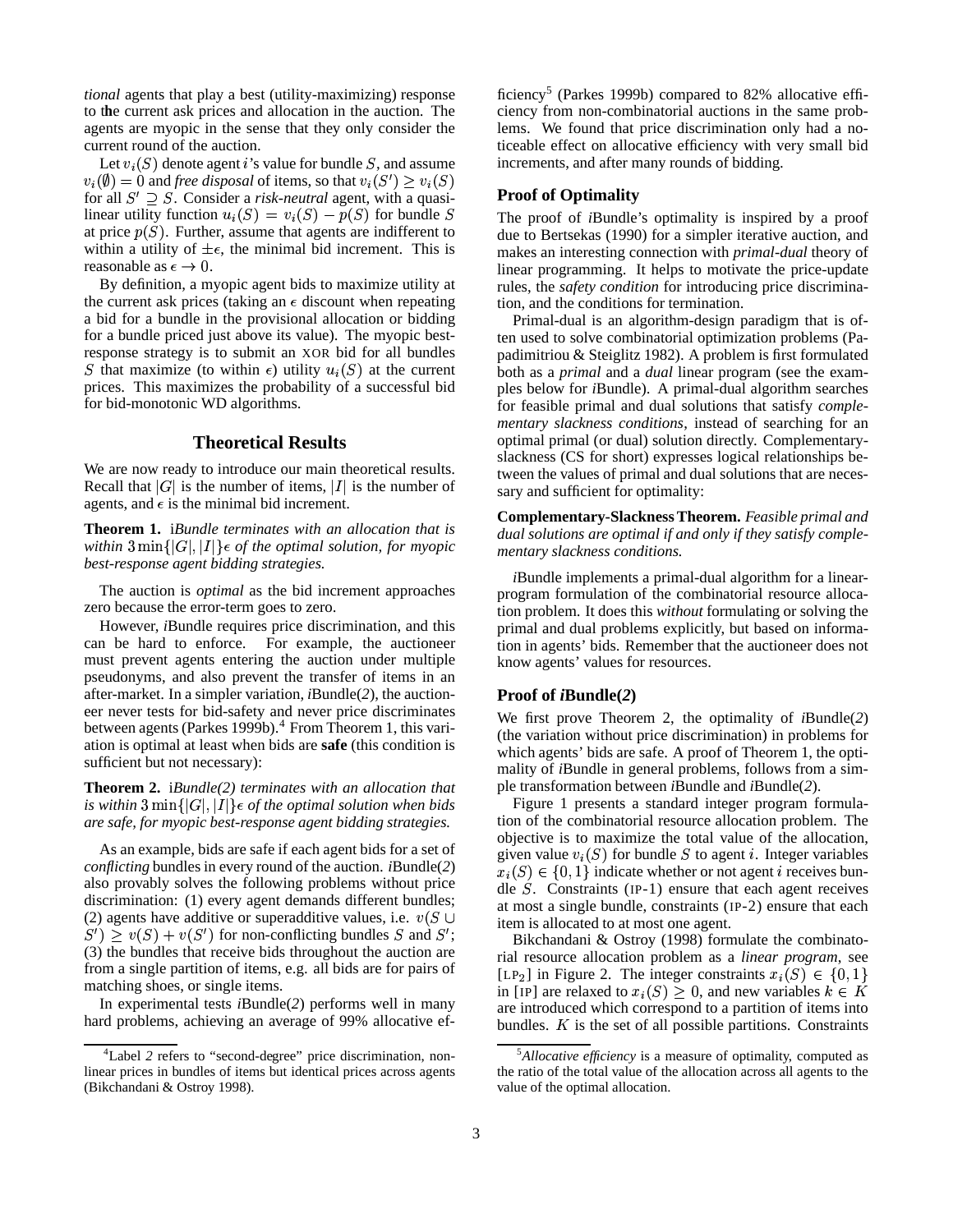$$
\max_{x_i(S)} \sum_{S \subseteq G} \sum_{i \in I} x_i(S) v_i(S) \qquad [IP]
$$

s.t. 
$$
\sum_{S \subseteq G} x_i(S) \le 1, \qquad \forall i \tag{IP-1}
$$

$$
\sum_{S \subseteq G, \ j \in S} \sum_{i} x_i(S) \le 1, \qquad \forall j \tag{IP-2}
$$
\n
$$
x_i(S) \in \{0, 1\} \qquad \forall i \ S
$$

Figure 1: Combinatorial resource allocation problem: Integer program [IP] formulation.

m.

$$
\max_{x_i(S), y(k)} \sum_{S \subseteq G} \sum_{i \in I} x_i(S) v_i(S) \qquad \qquad [\text{LP}_2]
$$

$$
\text{s.t.} \quad \sum_{S \subset G} x_i(S) \le 1, \qquad \forall i \tag{LP-1}
$$

$$
\sum_{i \in I}^{S \subseteq G} x_i(S) \le \sum_{k \in K, S \in k} y(k), \qquad \forall S \qquad \text{(LP-2)}
$$

$$
\sum_{k \in K} y(k) \le 1
$$
\n
$$
y(k) \le 1
$$
\n
$$
y(k) \ge 0 \qquad \forall i \ S \ k
$$
\n
$$
(LP-3)
$$

$$
x_i(S), y(k) \ge 0, \qquad \forall i, S, k
$$

$$
\min_{p(i), p(S), \pi} \sum_{i \in I} p(i) + \pi
$$
 [DLP<sub>2</sub>]  
(i) + n(S) > n(S) (y| S) (DLP<sub>1</sub>)

$$
\text{s.t.} \quad p(i) + p(S) \ge v_i(S), \qquad \forall i, S \qquad \text{(DLP-1)}
$$

$$
\pi - \sum_{S \in k} p(S) \ge 0, \qquad \forall k \tag{DLP-2}
$$
  

$$
p(i) \ p(S) \ \pi > 0 \qquad \forall i \ S
$$

$$
p(i), p(S), \pi \ge 0, \qquad \forall i, S
$$

Figure 2: Combinatorial resource allocation problem: Primal linear program  $[LP_2]$  and dual linear program  $[DLP_2]$  formulations.

(LP-2) and (LP-3) replace constraints (IP-2), and ensure that a feasible solution does not allocate more than one of each item.

In general, an optimal solution to the linear program  $[LP_2]$ can allocate fractional items to agents, and need not be a feasible solution to [IP]. In fact, the optimal solution to  $[LP_2]$ is integral and solves [IP] if and only if non-discriminatory bundle prices exist that support the optimal allocation in *competitive equilibrium* with best-response agent bidding strategies (Bikchandani & Ostroy 1998). Competitive equilibrium implies that agents' maximize utility and the auctioneer maximizes' revenue given the final prices and the final allocation.

The dual problem, [DLP<sub>2</sub>], to primal [LP<sub>2</sub>] is shown in gure 2. Variables  $p(i)$ ,  $p(S)$  and  $\pi$  correspond to con-Figure 2. Variables  $p(i)$ ,  $p(S)$  and  $\pi$  correspond to constraints (LP-1), (LP-2) and (LP-3) respectively, and dual constraints (DLP-1) and (DLP-2) correspond to primal variables  $x_i(S)$  and  $y(k)$ . When the primal solution is integral

the dual problem computes competitive equilibrium bundle prices that minimize the sum of agent utility and auctioneer revenue, see (1) and (2) below.

We prove that *i*Bundle(*2*) implements a primal-dual algorithm for  $[LP_2]$  and  $[DLP_2]$ , and computes integral solutions to  $[LP_2]$  when agents follow myopic best-response bidding strategies and bids are safe. First, we show that the allocation and prices in each round of the auction correspond to feasible primal and dual solutions. Then, we show that the primal and dual solutions satisfy CS when the auction terminates.

minates.<br>Let  $S_i$  denote the provisional allocation to agent *i*, and  $p_{\text{ask}}(S)$  denote the ask price for bundle  $S$ .  $p_{ask}(S)$  denote the ask price for bundle S.

**Feasible primal.** To construct a feasible primal solution **Feasible primal.** To construct a feasible primal solution assign  $x_i(S_i) = 1$  and  $x_i(S') = 0$  for all  $S' \neq S_i$ . Partition ssign  $x_i(S_i) = 1$  and  $x_i(S') = 0$  for all  $S' \neq S_i$ . Partitio  $(k^*) = 1$  for  $k^* = [S_i, S_{i+1}]$  and  $u(k) = 0$  otherwise  $\begin{array}{l} \n\overline{S_i} \\
\overline{S_i} \\
\overline{S_i} \\
\overline{S_i} \\
\overline{S_i} \\
\overline{S_i} \\
\overline{S_i} \\
\overline{S_i} \\
\overline{S_i} \\
\overline{S_i} \\
\overline{S_i} \\
\overline{S_i} \\
\overline{S_i} \\
\overline{S_i} \\
\overline{S_i} \\
\overline{S_i} \\
\overline{S_i} \\
\overline{S_i} \\
\overline{S_i} \\
\overline{S_i} \\
\overline{S_i} \\
\overline{S_i} \\
\overline{S_i} \\
\overline{S_i} \\
\overline{S_i} \\
\overline{S_i} \\
\overline$ 

Feasible dual. To construct a feasible dual solution assign  $p(S) = p_{ask}(S)$ . Constraints (DLP-1) and (DLP-2) are satisfied with assignments:

$$
p(i) = \max \left\{ 0, \, \max_{S \subseteq G} \{ v_i(S) - p(S) \} \right\} \tag{1}
$$

$$
\pi = \max_{k \in K} \sum_{S \in k} p(S) \tag{2}
$$

The value  $p(i)$  can be interpreted as agent *i*'s maximum utility at the prices, and  $\pi$  can be interpreted as the maximum utility at the prices, and  $\pi$  can be interpreted as the maximum revenue that the auctioneer can achieve at the prices (irrespective of the bids placed by agents). The auctioneer does not explicitly compute the value of  $p(i)$ , rather we prove that the allocation and prices in the auction satisfy CS with these assignments when the auction terminates, based on the bids placed by agents. This is just as well, because the values  $v_i(S)$  remain private information to agents during the auction.

**Complementary-slackness conditions.** The first primal CS condition,  $^6$  (CS-1) is:

$$
r_i(S) > 0 \Rightarrow p(i) + p(S) = v_i(S), \qquad \forall i, S \qquad (CS-1)
$$

Given (1) it states that all agents must only receive bundles that maximize utility at the current prices. (CS-1) is maintained throughout the auction because bundles are only allocated according to bids from agents, and agents only allocated according to bids from agents, and agents place best-response bids. Formally, for any bundle *S* bid by agent *i*: (i)  $p_{ask}(S) - \epsilon \leq p_{bid}(S) \leq p_{ask}(S)$ ; (ii) by agent *i*: (i)  $p_{ask}(S) - \epsilon \leq p_{bid,i}(S) \leq p_{ask}(S)$ ; (ii)  $p_{ask}(S) - p_{k+1}(S) + \epsilon > \max_{s \in \{n\}} (s') - p_{k+1}(S')$  because  $v_i(S) - p_{\text{bid},i}(S) + \epsilon \ge \max_{S'} \{v_i(S') - p_{\text{bid},i}(S')\}$  because agents bid for bundles that maximize utility within  $\epsilon$ ; (iii) agents bid for bundles that maximize utility within  $\epsilon$ ; (iii)  $\lambda_i(S) \geq 0$ , because agents only bid for bundles ¡(¢\*£j¿Ó´with positive utility. Since  $x_i(S_i) = 1$  implies agent *i* bid for bundle  $S_i$ , we have: ndle  $S_i$ , we have:

$$
x_i(S) > 0 \Rightarrow v_i(S) - p_{ask}(S) + 2\epsilon \ge
$$
  

$$
\max\left\{0, \max_{S'} \{v_i(S') - p_{ask}(S')\}\right\}
$$

 $6$ Complementary slackness states that if a primal variable is non-zero then its corresponding dual inequality constraint is binding. Similarly for dual variables.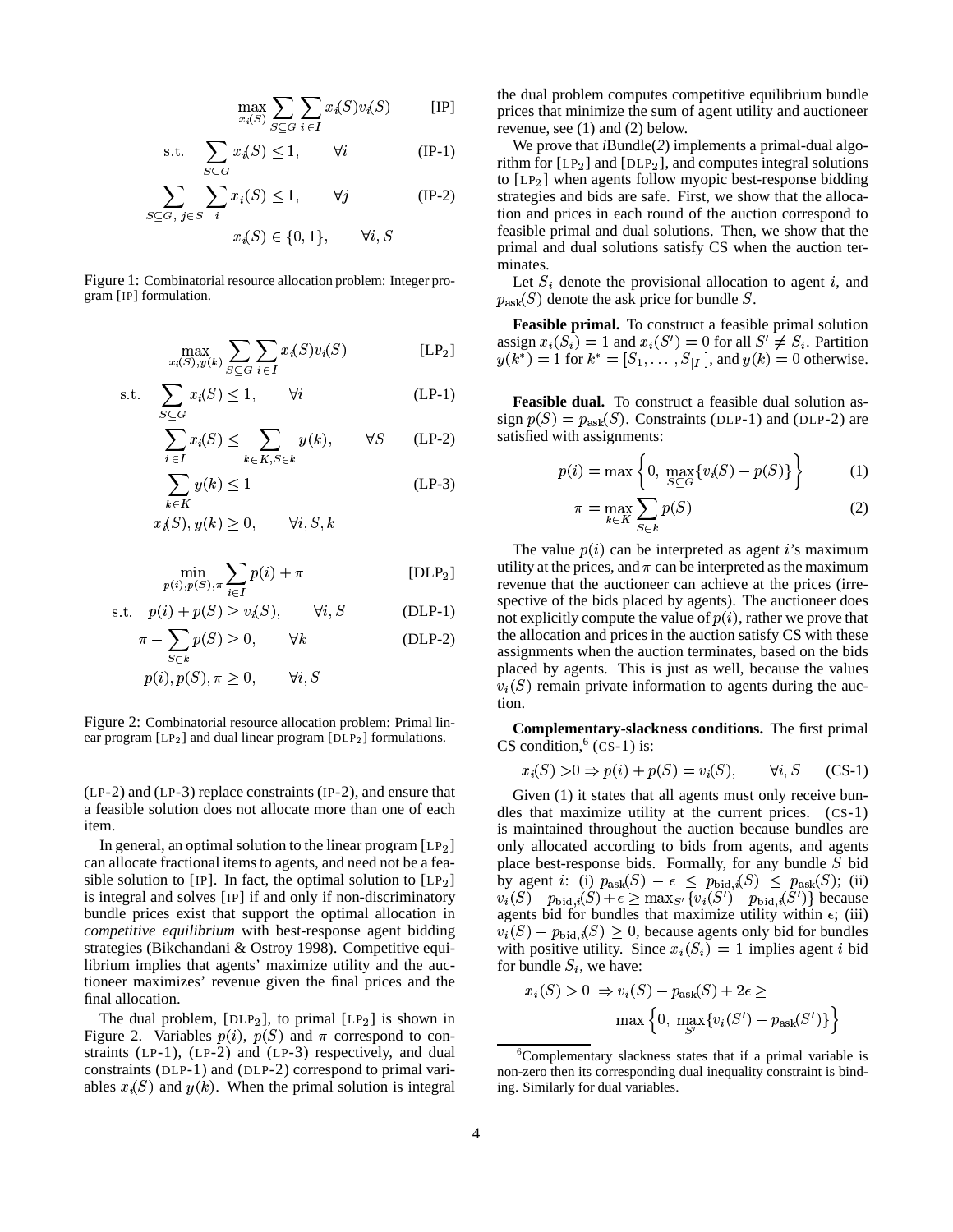Substituting for  $p(i)$  and  $p_{ask}(S) = p(S)$ , we prove  $\epsilon$ -CS- $1:$ 

$$
x_i(S) > 0 \Rightarrow p(i) + p(S) \le v_i(S) + 2\epsilon, \qquad \forall i, S \qquad \text{or} \qquad \text{or} \qquad \text{or} \qquad \text{or} \qquad \text{or} \qquad \text{or} \qquad \text{or} \qquad \text{or} \qquad \text{or} \qquad \text{or} \qquad \text{or} \qquad \text{or} \qquad \text{or} \qquad \text{or} \qquad \text{or} \qquad \text{or} \qquad \text{or} \qquad \text{or} \qquad \text{or} \qquad \text{or} \qquad \text{or} \qquad \text{or} \qquad \text{or} \qquad \text{or} \qquad \text{or} \qquad \text{or} \qquad \text{or} \qquad \text{or} \qquad \text{or} \qquad \text{or} \qquad \text{or} \qquad \text{or} \qquad \text{or} \qquad \text{or} \qquad \text{or} \qquad \text{or} \qquad \text{or} \qquad \text{or} \qquad \text{or} \qquad \text{or} \qquad \text{or} \qquad \text{or} \qquad \text{or} \qquad \text{or} \qquad \text{or} \qquad \text{or} \qquad \text{or} \qquad \text{or} \qquad \text{or} \qquad \text{or} \qquad \text{or} \qquad \text{or} \qquad \text{or} \qquad \text{or} \qquad \text{or} \qquad \text{or} \qquad \text{or} \qquad \text{or} \qquad \text{or} \qquad \text{or} \qquad \text{or} \qquad \text{or} \qquad \text{or} \qquad \text{or} \qquad \text{or} \qquad \text{or} \qquad \text{or} \qquad \text{or} \qquad \text{or} \qquad \text{or} \qquad \text{or} \qquad \text{or} \qquad \text{or} \qquad \text{or} \qquad \text{or} \qquad \text{or} \qquad \text{or} \qquad \text{or} \qquad \text{or} \qquad \text{or} \qquad \text{or} \qquad \text{or} \qquad \text{or} \qquad \text{or} \qquad \text{or} \qquad \text{or} \qquad \text{or} \qquad \text{or} \qquad \text{or} \qquad \text{or} \
$$

The second primal CS condition, (CS-2), is:

$$
y(k) > 0 \Rightarrow \pi - \sum_{S \in k} p(S) = 0, \qquad \forall k \qquad \text{(CS-2)}
$$

Given (2) it states that the allocation must maximize the auctioneer's revenue at prices  $p(S)$ , over all possible allocations and irrespective of bids received from agents. We prove (CS-2) is maintained in all rounds because it is not binding that the auctioneer must allocate bundles according to agents' bids. Through the price-update rules the auctioneer is able to maximize revenue given prices in every round.

Formally: (i) Agent  $i$  with one of the highest losing bid for bundle  $S$  in round  $t$  will continue to bid for bundle  $S$  in for bundle S in round t will continue to bid for bundle S in<br>rounds  $t + 1$ . Let  $u_i^t(S)$  denote agent i's utility for bundle France is the interest of the independent  $S$  in round t. Then,  $u_i^{t+1}(S) = u_i^t(S) - \epsilon$  because the ask S in round t. Then,  $u_i^{\tau+}(S) = u_i^{\tau}(S) - \epsilon$  because the ask<br>price for S increases by  $\epsilon$ . Also,  $u_i^{\tau}(S) \ge u_i^{\tau}(S')$  for all bundles  $S'$  the agent did not bid in round  $t$ . Hence, with bundles  $S^+$  the agent did not bid in round t. Hence, with  $u_i^t(S') \ge u_i^{t+1}(S')$  because the price of  $S'$  can only increase  $u_i(\Theta) \ge u_i$  ( $\Theta$ ) because the price of  $\Theta$  can only increase<br>in round  $t+1$ , we have  $u_i^{t+1}(S) \ge u_i^{t+1}(S') - \epsilon$  and a bid for  $S'$  can never exclude a bid for  $S$  from agent i's best-response bids in round  $t + 1$ . A similar argument can be made for the utility of bundles that the agent *did* bid in round ; (ii) No single agent causes the price to increase to its current level on a pair of compatible bundles. This follows because price updates are due to safe bids from agents.

Therefore, for partition  $k^*$  such that  $y(k^*) = 1$ , soll Therefore, for partition  $k^*$  such that  $y(k^*)$ <br> $s_{i \in k^*} p_{\text{ask}}(S_i) \geq \sum_{S_{i \in k^*}} p_{\text{bid},i}(S_i)$ , b because  $\sum_{S_i \in k^*} p_{\text{ask}}(S_i) \geq p_{\text{bid},i}(S), \text{ and } \sum_{S_i \in k^*} p_{\text{bid},i}(S_i) \geq p_{\text{bid},i}(S)$  $\max_{k \in K} \sum_{S_i \subset k} p_{\text{bid},i}(S_i)$  because of (i) and (ii), i.e.  $\frac{p_{\text{bid},i}(S)}{p_{\text{bid},i}(S_i)}$  be the constraints to allocate to agents' bids are not binding. the constraints to allocate to agents' bids are not binding.<br>Finally, with (2) we have  $\max_{k \in K} \sum_{S_i \in k} p_{bid,i}(S_i) \geq \min_{\text{solution}}$ Finally, with (2) we have  $\max_{k \in K} \sum_{S_i \in k} p_{\text{bid},i}(S) \geq$ <br> $\pi - \min\{|G|, |I|\}\epsilon$  because  $p_{\text{bid},i}(S) \geq p_{\text{ask}}(S) - \epsilon$  and an allocation can include no more bundles than there are agents or items. We prove  $\epsilon$ -CS-2:

$$
y(k) > 0 \Rightarrow \pi - \sum_{S \in k} p(S) \le \min\{|G|, |I|\} \epsilon, \qquad \forall k \qquad \qquad \frac{1}{\epsilon}
$$
\n(\epsilon-CS-2)

The first dual CS condition, (CS-3), is:

$$
p(i) > 0 \Rightarrow \sum_{S \subseteq G} x_i(S) = 1, \qquad \forall i \tag{CS-3}
$$

Given (1) it states that every agent with positive utility for some bundle at the current prices must receive a bundle in the allocation. (CS-3) is only satisfied during the auction for agents that receive bundles in the provisional allocation, but we prove (CS-3) for all agents when *i*Bundle(*2*) terminates. In termination case [T2] every agent that bids receives a bundle, so we immediately have (CS-3) with myopic bestresponse agents. In case [T1] some agents may bid and receive no bundles. However, these agents must bid at  $\epsilon$  below

the ask price and have values just below ask prices, otherwise prices would increase and their bids would change.

Finally, the last pair of dual CS conditions, (CS-4) and (CS-5), are:

$$
p(S) > 0 \Rightarrow \sum_{i \in I} x_i(S) = \sum_{k \in K, S \in k} y(k), \qquad \forall S \quad (CS-4)
$$

$$
\pi > 0 \Rightarrow \sum_{k \in K} y(k) = 1 \tag{CS-5}
$$

The assignment  $y(k^*)$  = 1 for the partition  $k^*$  =  $[S_1 \dots S_{|I|}]$  trivially satisfies the RHS of both conditions.

**Termination.** By contradiction, assume the auction never terminates. Informally, [T1] implies that agents must submit different bids in successive rounds, but with myopic bestresponse bidding this implies that prices must increase, and agents must eventually bid above their values for bundles. We prove a contradiction with myopic best-response bidding strategies.

**Putting it all together.** Summing  $\epsilon$ -CS-1 over all agents in the final allocation, and with  $p(i) = 0$  for agents not<br>in the allocation by (CS-3),  $\sum_{i \in I} p(i) \leq \sum_{i \in I} v_i(S_i)$ in the allocation by (CS-3),  $\sum_{i \in I} p(i) \leq \sum_{i \in I} v_i(S_i)$  – In the allocation by (CS-3),  $\sum_{i \in I} p(i) \leq \sum_{i \in I} v_i(\delta_i) - \sum_{i \in I} p(S_i) + 2 \min\{|G|, |I|\} \epsilon$ , because an allocation can include no more bundles than there are items or agents. Introducing  $\epsilon$ -CS-2, because  $y(k^*) = 1$  for the bundleset that corresponds to the final allocation  $S_i$ , then  $\pi \leq$ that corresponds to the final allocation  $S_i$ , then  $\pi \leq \epsilon_I p(S_i) + \min\{|G|, |I|\}\epsilon$ . Finally, adding these two ese two<br>  $i(S_i)$  +  $\sum_{i \in I} p(\vartheta_i) + \min\{|\vartheta_i|, |I|\}\epsilon$ . Finally, adding the equations, we have  $\pi + \sum_{i \in I} p(i) \leq \sum_{i \in I} i$ Finany, adding these two<br> $\sum_{i \in I} v_i(S_i)$  +  $\epsilon$   $\sigma$   $\iota$   $\iota$   $\iota$   $\iota$   $\iota$   $\tau$  $3 \min\{|G|, |I|\}\epsilon$ . The LHS is the value of the final dual solution,  $V_{\text{DLP}}$ , and the first-term on the RHS is the value of the final primal solution,  $V_{\text{LP}}$ . We know  $V_{\text{LP}}^* \leq V_{\text{DLP}}$ , where  $V_{\text{LP}}^*$  is the value of the optimal primal solution by the weak duality property of linear programs. Thus, because  $V_{\text{DLP}} \leq V_{\text{LP}} + 3 \min\{|G|, |I|\} \epsilon$ , it follows that  $V_{\text{LP}} \geq V_{\text{LP}}^* - 3 \min\{|G|, |I|\} \epsilon$ . Finally, because the primal solution is integral (by construction during *i*Bundle), it is a feasible and optimal solution to the combinatorial resource allocation problem [IP]. П

> In addition, it follows immediately that *i*Bundle(*2*) terminates in competitive equilibrium when agents are myopically rational and place safe bids.

### **Proof of** *i***Bundle**

A simple transformation of agents' bids allows*i*Bundle to be implemented within *i*Bundle(2) and ensures that agents' bids remain safe throughout the auction. Whenever bids from agent  $i$  are not safe in  $i$ Bundle(2) we can simulate the priceupdate rule in *i*Bundle by introducing a new dummy item that is specific to that agent, call it  $X_i$ . This item is concatenated by the auctioneer to all bids from agent  $i$  in this round and all future rounds. It has the following effects:

- 1. The outcome of winner-determination, or the allocative efficiency of the auction, is unchanged because no other agent bids for item  $X_i$ .
- 2. Agent i's bids are always safe because every bid includes item  $X_i$ , and no pair of bids is compatible.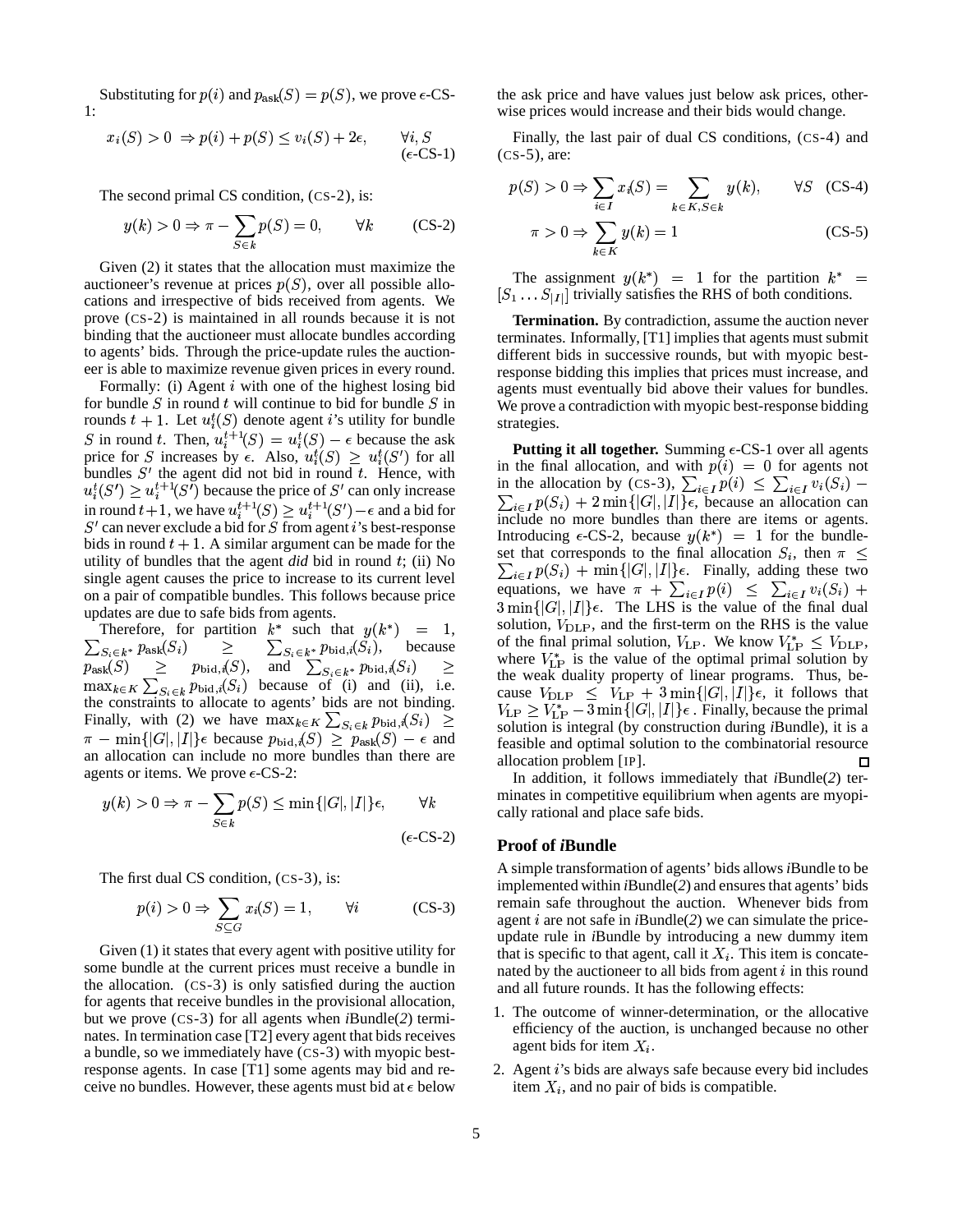3. The price increases due to bids from agent  $i$  are isolated to that agent in all future rounds because all price increases are for bundles that include item  $X_i$ .

The optimality of *i*Bundle follows immediately from the optimality of *i*Bundle(2).

### **Computational Analysis**

As an iterative auction,*i*Bundle has many computational advantagesfor *agents* over the sealed-bid GVA, as we discussed in the introduction. InParkes (1999b) we present results that demonstrate savings in agent valuation work in *i*Bundle.

However, the winner-determination (WD) problem that the auctioneer solves in each round of *i*Bundle to compute the provisional allocation is  $\mathcal{N}P$ -hard, just as in the GVA. The auctioneer must solve one WD problem in each round, and a naive worst-case analysis gives  $O(BV_{\text{max}}/\epsilon)$  rounds to converge, for a total of  $B$  bundles with positive value over all agents, maximum value  $V_{\text{max}}$  for any bundle, and minimal bid increment  $\epsilon$ . In the worst-case the price of a single bundle must increase by at least  $\epsilon$  in each round the auction remains open, and prices are bounded by the maximum value over all agents. The number of rounds to termination is inversely proportional to the minimal bid increment. The auctioneer can solve less WD problems by increasing the minimal bid increment, for some loss in economic efficiency.

A number of optimizations are possible within *i*Bundle to speed-up computation on winner-determination in each round. First, the provisional allocation from the previous round provides a good initial solution to the WD problem, because agents must re-bid bundles received in the previous round. This allows pruning of the search for a revenuemaximizing allocation. An additional saving in computation time is achieved by limiting search to an allocation at least  $\epsilon$  better than the value of the allocation in the previous round. Moreover, although each intermediate WD problem in *i*Bundle may be intrinsically more difficult than each WD problem in GVA because all agents bid at similar prices for bundles (Andersson *et al.* 2000), the problems are typically much smaller than in the GVA.

The auctioneer only announces price *increases* in each round, and need not maintain explicit prices for all possible bundles. Bid prices are verified dynamically in each round, to check that bids are at least as large as the ask price of all contained bundles. With a simple sorted-list implementation, the total work in checking each bid is *linear* in the number  $P$  of bundles that have explicit ask prices. Similarly, prices can be maintained in linear-time in  *for each* new price increase. In addition,  $P \leq B$ , with agents that have values for  $B$  bundles, because only bundles that receive bids can receive explicit ask prices.

# **Experimental Results**

We compare the computation and communication cost of *i*Bundle with the Generalized Vickrey Auction (GVA).

We consider problems *Decay*, *Weighted-random* (WR), *Random* and *Uniform* from Sandholm (1999). Each problem defines a distribution over agents' values for bundles of items, with XOR valuation functions, such that agents want at most one bundle. In our main experiments the number of items,  $|G| = 50$ , and we scale the problems by increasing the number of agents from 5 to 40, with values for 10 bundles per agent. We set Sandholm's parameter  $\alpha = 0.85$  in Decay, and select bundles of size 10 in Uniform.

Results are presented for *i*Bundle(2), the auction variation without price discrimination. A variation on Sandholm's depth-first branch-and-bound search algorithm (Sandholm 1999) solves winner-determination (WD) in each round, and computes the allocation and prices in the GVA. We introduce a new heuristic to make search more efficient for XOR bids. The heuristic computes an overestimate of the possible value of a partial allocation based on allocating at most *one* bundle to each remaining agent without a bundle.

In addition, we measure the performance of *i*Bundle with a greedy approximate winner-determination algorithm due to Lehmann *et al.* (1999) that satisfies the bid-monotonicity property (Definition 1).



Figure 3: Total computation time in *i*Bundle(*2*), the GVA, and a sealed-bid auction with truthful agents, in problem set Decay. The performance of *i*Bundle is plotted with different bid increments  $\epsilon$ , selected to give allocative efficiency of 80%, 85%, 95% and 99%.

Figure 3 plots the total auctioneer winner-determination and price-update time<sup>7</sup> in *i*Bundle in the Decay problem set. Performance is measured for different bid increments, with the bid increment selected to give allocative efficiency of 80%, 85%, 95% and 99%  $(\pm 1\%)$ . Figure 3 also plots performance for the GVA, and for a sealed-bid auction in which agents are assumed to bid truthfully.<sup>8</sup> Results are averaged over 10 trials. First, note that the curves are sublinear on the logarithmic value axis as the number of agents increases,

 $7$ Time is measured as user time in seconds on a 450 MHz Pentium Pro with 1024 MRAM, with *i*Bundle coded in C++.

 $8$ The GVA proved intractable for 30 and 40 agents. In those problems the run time is estimated as the time to compute the optimal solution in a single WD problem multiplied by the number of agents in the optimal allocation.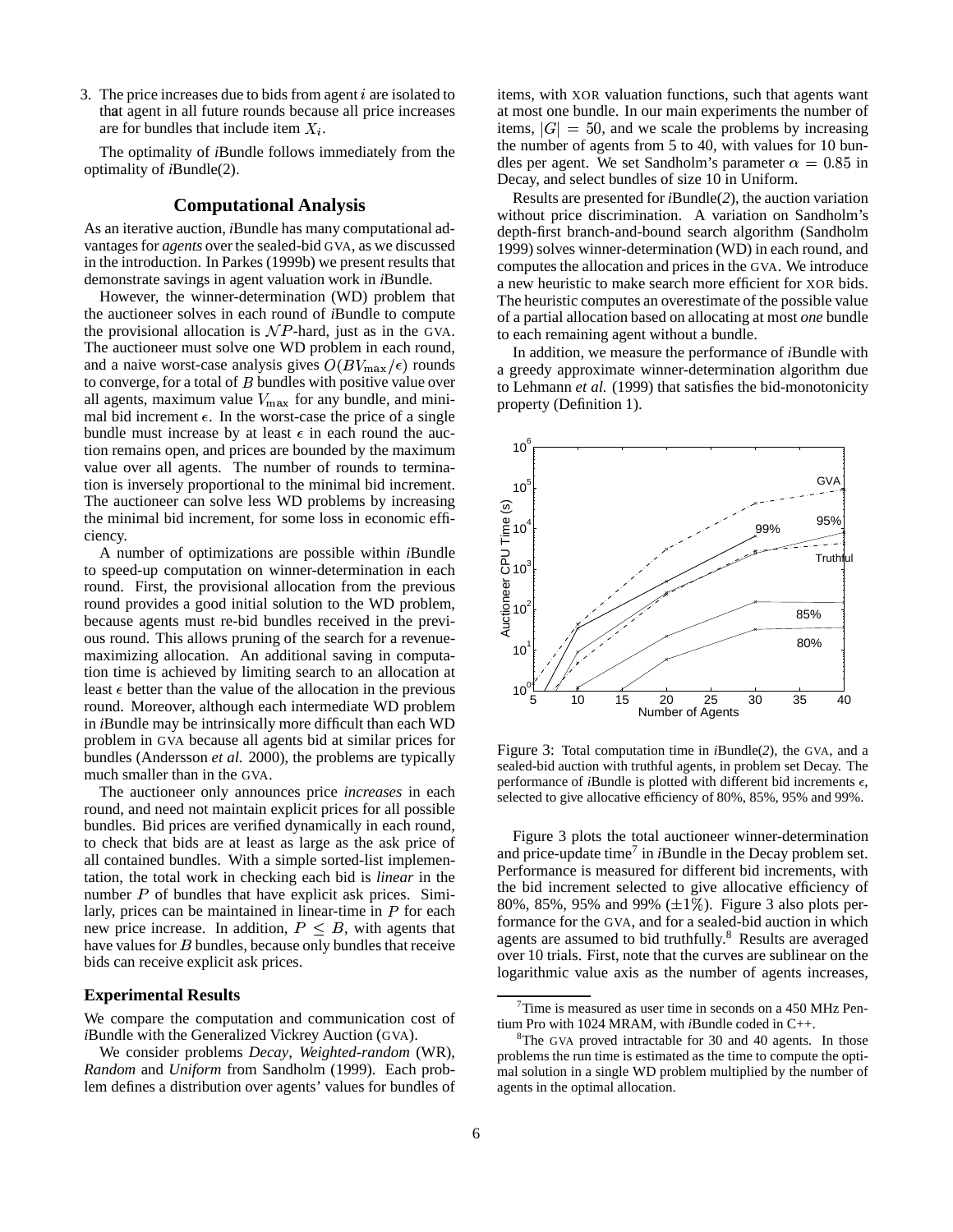indicating polynomial computation time in the number of agents.

The performance improvement of *i*Bundle over GVA is striking, achieving at least one order of magnitude improvement with 99% allocative efficiency and three orders of magnitude with 85% allocative efficiency. For up to 95% efficiency we essentially get the myopic truth-revelation properties of *i*Bundle for free, because *i*Bundle's run-time is approximately the same as for the sealed-bid auction with truthful agents.

| Problem   |                                                   | <b>GVA</b> |      | Approx- |                                  |               |
|-----------|---------------------------------------------------|------------|------|---------|----------------------------------|---------------|
|           |                                                   |            |      |         | $\simeq90\%\simeq95\%\simeq99\%$ | <b>Bundle</b> |
| Decay     | Eff (%)                                           | 100        | 91.5 | 94.9    | 98.3                             | 85.1          |
|           | 67.3% <sup>d</sup> WD-time <sup>a</sup> (s) 41700 |            | 831  | 2400    | 5650                             | 0             |
| $13.4^e$  | Pr-time $^b$ (s)                                  |            | 26   | 34.5    | 44                               | 39.2          |
|           | $Commc$ (kBit)                                    | 18.8       | 221  | 306     | 394                              | 377           |
| <b>WR</b> | Eff (%)                                           | 100        | 90.7 | 94.9    | 99.2                             | 79.4          |
| 71.5%     | $WD-time(s)$                                      | 3          | 0.6  | 1.7     | 6                                | $\Omega$      |
| 1         | $Pr-time(s)$                                      |            | 5.4  | 11.5    | 40.9                             | 12.2          |
|           | Comm (kBit)                                       | 18.1       | 20.5 | 52.1    | 144                              | 53.1          |
| Rand      | Eff (%)                                           | 100        | 89.3 | 97      | 99                               | 95.8          |
| 37.8%     | $WD$ -time $(s)$                                  | 68         | 4.4  | 7.4     | 11                               | $\Omega$      |
| 11.2      | $Pr-time(s)$                                      |            | 6.5  | 9.7     | 12.1                             | 12.9          |
|           | Comm (kBit)                                       | 18.7       | 49.5 | 66.4    | 82.6                             | 85.6          |
| Unif      | Eff (%)                                           | 100        |      | 95.6    | 99.1                             | 76.2          |
| 58%       | $WD$ -time $(s)$                                  | 25         |      | 6.6     | 18.7                             | 0             |
| 3         | $Pr-time(s)$                                      |            |      | 14.7    | 42.0                             | 46            |
|           | Comm (kBit)                                       | 18.2       |      | 56.5    | 120                              | 124           |

Table 1: Performance in the Decay, WR, random, and uniform problems. <sup>*a*</sup> Auctioneer WD time. <sup>*b*</sup> Price-update time. <sup>*c*</sup> Communication cost.  $d$  Alloc. eff. of a sealed-bid auction with a greedy WD algorithm and truthful agents. <sup>e</sup> Average number of agents in the optimal solution.

Table 1 compares *i*Bundle with the GVA for all Sandholm's problems, for problems with 30 agents. With our parameters the WR and Uniform problems are quite easy because the optimal allocation sells large bundles to a few agents, which allows considerable pruning during search. The Random and, in particular, Decay problems tend to be harder because the optimal allocation requires coordination across a number of agents, see also Sandholm (1999) and Andersson *et al.* (2000). In all problems *i*Bundle has less WD time at 95% allocative efficiency than the GVA. Note that price-update is relatively expensive in the otherwise easy weighted-random (WR) problem, because bid prices for large bundles must be checked for price consistency against the price of all included bundles.

There is a communication cost<sup>9</sup> penalty in using *i*Bundle compared with the GVA in these problems (Table 1) because of repeated bids across a number of rounds. This would change in problems with agents that have values for many bundles because all values must be reported in the GVA, or in easier problems because *i*Bundle will terminate quickly with less bids.

The performance of *i*Bundle with the greedy WD algorithm is noteworthy: *i*Bundle performs well in the hard Decay problem set, with allocative efficiency 85.1%, giving at least a 1000-fold reduction in WD time. We believe that other, slightly less greedy, approximate algorithms will give even further performance improvements.

**Speeding up** *i***Bundle** In addition to using the allocation from the previous round to prune search, it is also useful to cache all previous provisional allocations and select the best cached allocation as an initial solution for WD. A simple linear program is used to select the best allocation from the cache, and requires negligible computation. In our main trials we use a cache size of 1, i.e. take the solution from the previous round as an initial solution to the WD problem.

| Problem |                                                      | WD Time |  |  |       | % Cache |  |  |  |
|---------|------------------------------------------------------|---------|--|--|-------|---------|--|--|--|
|         |                                                      | ∩       |  |  | $T^+$ | Correct |  |  |  |
|         | Decay $50/15/150^{\circ}$ 415 371 355 291 0 28 47 59 |         |  |  |       |         |  |  |  |
|         | WR 50/50/1000 253 243 231 163 0 11 57 57             |         |  |  |       |         |  |  |  |
|         | Rand 50/30/600 1823 1616 1491 864* 0 6 30 78         |         |  |  |       |         |  |  |  |
|         | Unif 50/40/800 343 337 336 110 0 14 29 49            |         |  |  |       |         |  |  |  |

Table 2: Winner-determination time with caches of size 0, 1 (last round), and  $T$  (all previous rounds). In cache  $T!$  revenue maximizing cached solutions from previous rounds are assumed optimal.  $Eff > 99\%$  in all problems except \*, where  $Eff = 96.8\%$ .  $\frac{1}{4}$  |G| /  $|I|$  / # bundle values.

Table 2 compares the WD time in each problem with and without caching of previous allocations. Although a full cache can provide an additional speed-up over using no cached solutions, or just the allocation from the previous round, the effect is not very dramatic. The reason is that it remains expensive to *verify* that a cached solution is optimal. For example, although an extended cache in the Decay problem provides the correct allocation in 47% of problems, the speed-up is limited to around 14%.

In an attempt to leverage the correct solutions from the cache, we tested the performance of *i*Bundle under an additional assumption that if a cached solution from before round  $t-1$  generates more revenue than the solution from round  $t-1$ , this is adopted as the new provisional allocation without further computation. The rule is designed to capture "flip-flop" competition between a number of good allocations during an auction.

Labeled  $T!$ , the rule proves useful in Decay, WR and Uniform, reducing computation by 30%, 36% and 68% from the time with no cache for a negligible drop in allocative efficiency. However, one must be careful: although we also see a speed-up in Random, the allocative efficiency falls from  $99\%$  to  $96.8\%$ . Further analysis shows that cached solutions prove optimal in 54%, 97% and 49% of rounds in Decay, WR and Uniform, but only optimal 34% of rounds in Random.

Further optimizations should be possible, for example

<sup>9</sup>We assume that bids and price information in *i*Bundle must only specify a bundle, because bids are usually at the current ask price, and ask prices only increase by the minimal bid increment. We also assume a broadcast network infrastructure for price updates. A bundle is specified with  $|G|$  bits. In the GVA a bid specifies both a bundle and a value. We assume that values require 10 bits, enough to specify a value to 3 significant figures  $(\log_2(1000) \simeq 10.)$